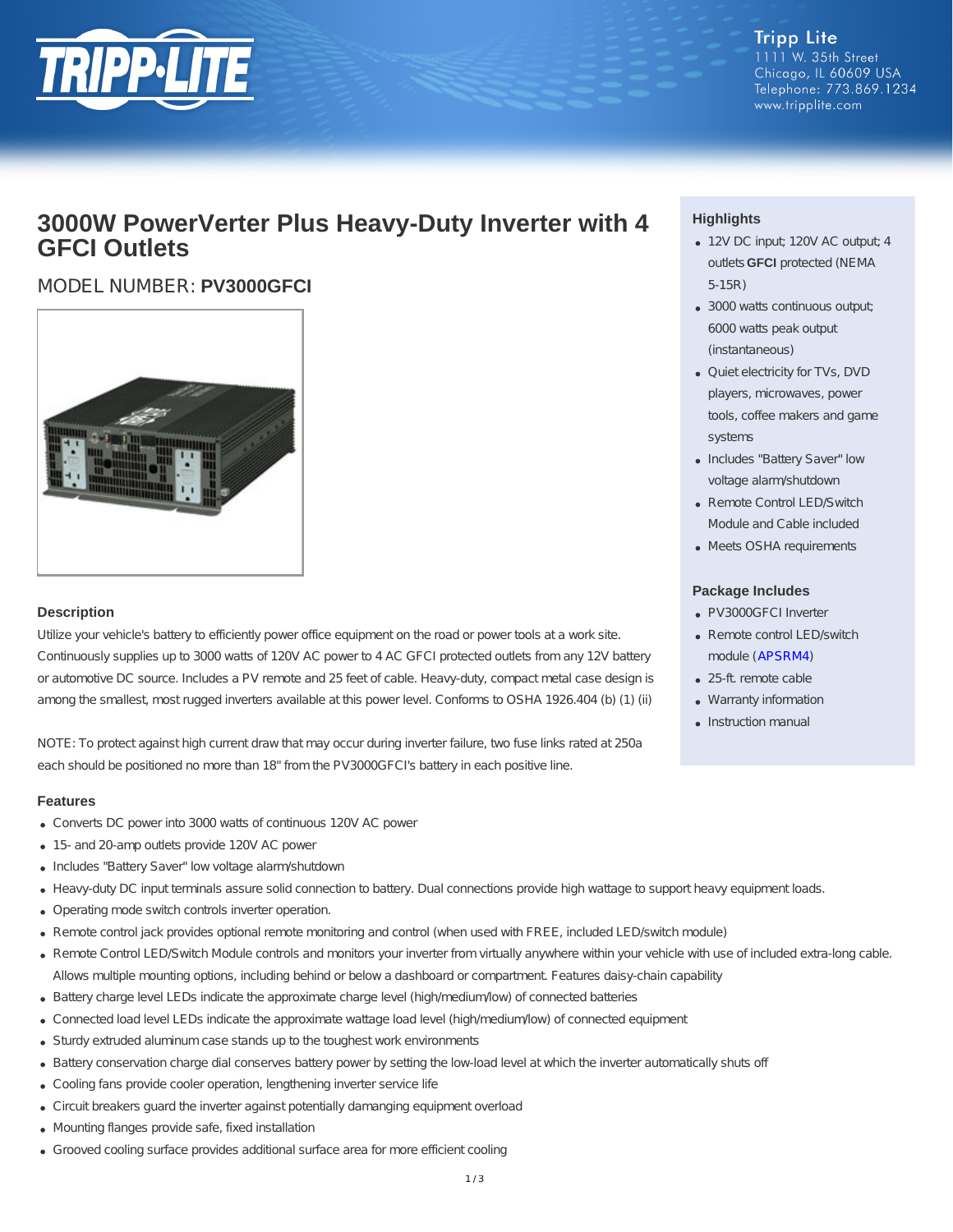

Grounding lug connects to vehicle ground

# **Specifications**

| <b>OUTPUT</b>                                |                                                                                                                                                                                                                                                                                       |
|----------------------------------------------|---------------------------------------------------------------------------------------------------------------------------------------------------------------------------------------------------------------------------------------------------------------------------------------|
| Nominal Output Voltage(s)<br>Supported       | 120V                                                                                                                                                                                                                                                                                  |
| <b>Frequency Compatibility</b>               | 60 Hz                                                                                                                                                                                                                                                                                 |
| <b>Output Receptacles</b>                    | $(4) 5-15R$                                                                                                                                                                                                                                                                           |
| Output (Watts)                               | 3000                                                                                                                                                                                                                                                                                  |
| Continuous Output Capacity (Watts)           | 3000                                                                                                                                                                                                                                                                                  |
| Peak Output Capacity (Watts)                 | 6000                                                                                                                                                                                                                                                                                  |
| <b>Output Voltage Regulation</b>             | Maintains PWM sine wave output voltage of 115 VAC (+/- 8 VAC)                                                                                                                                                                                                                         |
| <b>Output Frequency Regulation</b>           | 60 Hz (+/- 3 Hz)                                                                                                                                                                                                                                                                      |
| <b>Overload Protection</b>                   | Automatic overload protection shuts down inverter system in the event of overloads. Output is protected by 2 built-in<br>20A circuit breakers (each controlling power to 2 outlets). Inverter and electrical system are further protected via set<br>of 6 40A automotive input fuses. |
| <b>INPUT</b>                                 |                                                                                                                                                                                                                                                                                       |
| <b>Recommended Electrical Service</b>        | Requires 12VDC input source capable of delivering 286A for the required duration (when used at full capacity). For<br>automotive applications, professional hardwire installation with 500A battery system fusing is recommended.                                                     |
| Maximum Input Amps                           | 286                                                                                                                                                                                                                                                                                   |
| Maximum Input Amps Details                   | Full continuous load - 286A at 12VDC, No load - 2.6A at 12VDC, Shutdown / load sense mode - less than 500<br>milliamps                                                                                                                                                                |
| Input Cord Length Details                    | User supplies cabling. Minimum gauges for full load operation: 0 (10 ft max), 00 or 2/0 (13 ft max), Twin 00 using 4<br>conductors (26 ft)                                                                                                                                            |
| Voltage Compatibility (VDC)                  | 12                                                                                                                                                                                                                                                                                    |
| <b>BATTERY</b>                               |                                                                                                                                                                                                                                                                                       |
| DC System Voltage (VDC)                      | 12                                                                                                                                                                                                                                                                                    |
| <b>USER INTERFACE, ALERTS &amp; CONTROLS</b> |                                                                                                                                                                                                                                                                                       |
| Switches                                     | 3 position rocker switch enables on/off power control, plus remote setting which enables inverter to be remotely<br>powered on or off when used in conjunction with included APSRM4 module.                                                                                           |
| Audible Alarm                                | Dual function alarm indicates overload conditions or low DC input voltage of 10.5V or less.                                                                                                                                                                                           |
| <b>PHYSICAL</b>                              |                                                                                                                                                                                                                                                                                       |
| Shipping Dimensions (hwd / in.)              | $4.3 \times 12.5 \times 14.8$                                                                                                                                                                                                                                                         |
| Shipping Dimensions (hwd / cm)               | 10.4 x 28.2 x 35.6                                                                                                                                                                                                                                                                    |